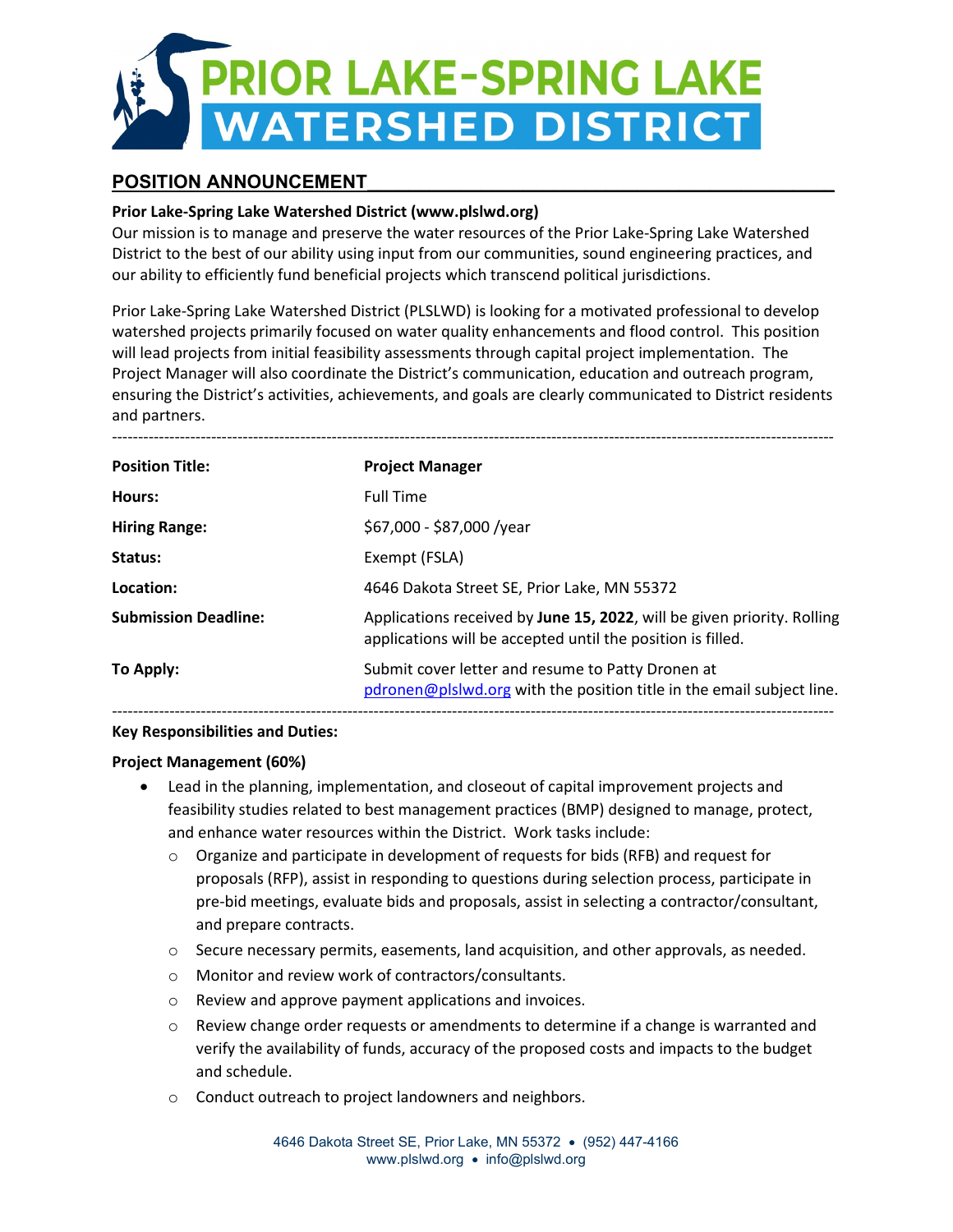- Search for grant opportunities to help fund BMP studies and projects. Prepare grant proposals, manage grants, and complete grant reporting requirements.
- Prepare agreements with District partners to define roles/responsibilities and/or to secure access/permission to complete projects, as applicable.
- Assist with preparation of annual budget related to capital projects and feasibility studies.

## **Prior Lake Outlet Channel (10%)**

- Assist the District Administrator in overseeing programs and projects associated with the Prior Lake Outlet Channel (PLOC), which is jointly managed by PLSLWD, the Cities of Prior Lake and Shakopee, and the Shakopee Mdewakanton Sioux Community (aka the "Cooperators"). Work tasks will include:
	- o Scheduling and attendance at quarterly meeting of the Cooperators. As needed, schedule attend, and prepare meeting minutes for the PLOC Technical Advisory Committee (TAC).
	- o Lead the planning, implementation, and closeout of capital improvement projects and feasibility studies associated with the PLOC, including retaining consultants and contractors.
	- $\circ$  Lead the planning and implementation of annual PLOC operations and management activities, including retaining consultants and contractors.
	- o Assist with preparation of PLOC annual work programs and budgets.

### **Communications, Education and Outreach (10%)**

- Lead District communications, education and outreach activities. Coordinate the preparation and publication of the following:
	- o Content for the District's website and social media sites.
	- o Articles and press releases on District projects and events for local newspapers.
	- o Project fact sheets, newsletters, and other outreach materials, as needed.
- Manage District public education events, such as site tours, informational booths, or classroom/youth camp presentations.
- Function as PLSLWD's liaison to the Scott Clean Water Education Program (SCWEP), administered by Scott Soil and Water Conservation District (SWCD).

#### **Farmer-Led Council (5%)**

- Function as the District's primary liaison to the Farmer-Led Council (FLC). The FLC is comprised of local leaders in the farming community. The role of the FLC is to develop and guide implementation of strategies that PLSLWD will use to reduce agriculture's share of nutrient loading to District water resources.
	- $\circ$  In collaboration with Scott SWCD, identify new cost-share programs and incentives, schedule and facilitate quarterly FLC meetings, and manage the Lake-Friendly Farm Program.
	- o Develop annual FLC work plan and budget request.
	- $\circ$  Search for grant opportunities to help fund FLC programs and initiatives. Prepare grant proposals, manage grants, and complete grant reporting requirements.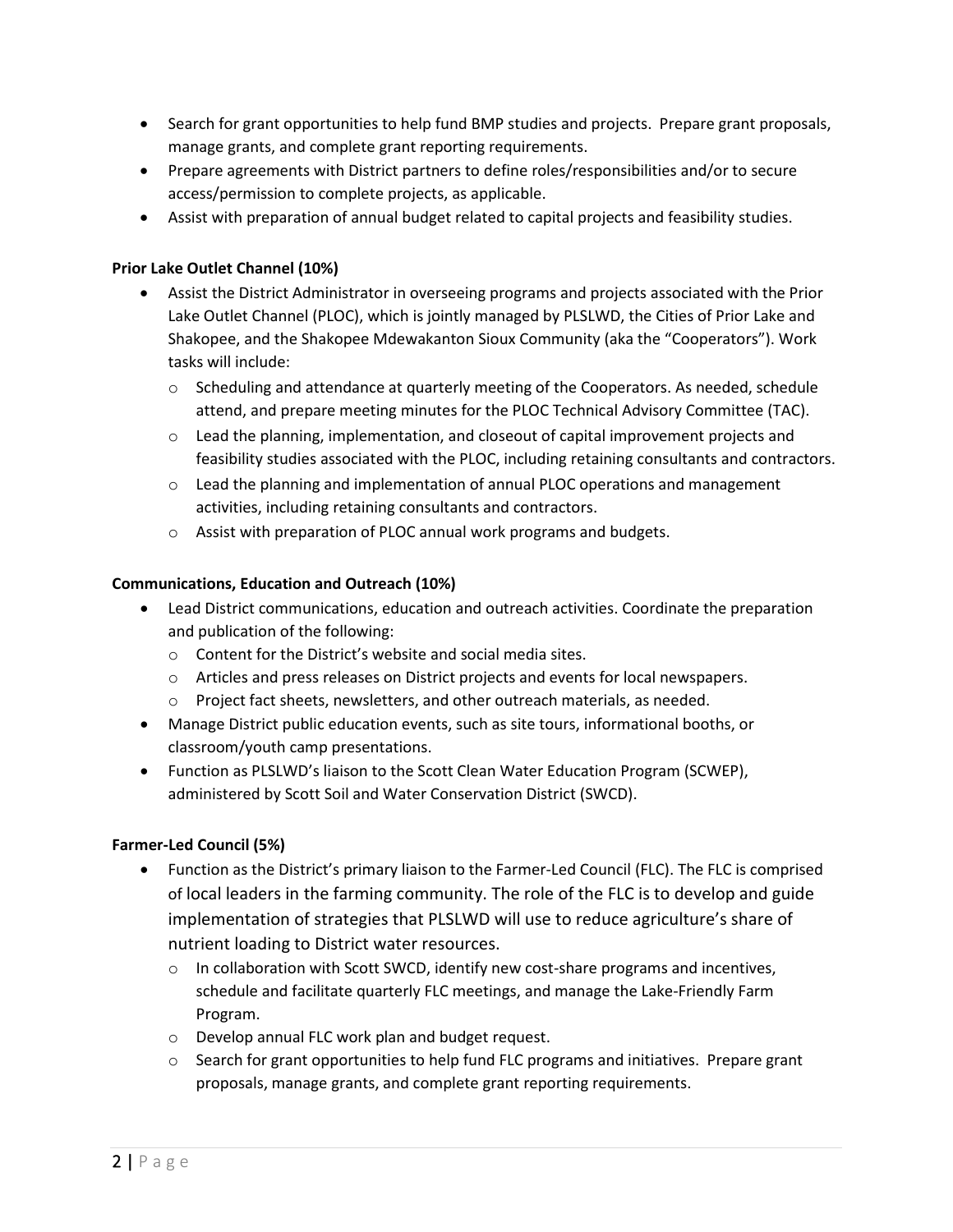### **Cost-Share Programs (5%)**

- Coordinate the District's Public Infrastructure Partnership Program (PIPP) with District partners.
	- $\circ$  Lead the planning, implementation, and closeout of capital improvement projects and feasibility studies associated with the PIPP, including retaining consultants and contractors.
	- o Prepare agreements with implementation partners clearly articulating roles and responsibilities of each partner.
- Oversee the District's cost-share program in coordination with Scott SWCD.
	- $\circ$  Meet with Scott SWCD on a quarterly basis to review and select cost-share projects to receive District funding.
	- o Review Scott SWCD activities and invoices for compliance with District policies.
	- o On an annual basis, bring forward Scott SWCD's draft cost-share docket to the Board of Managers for review and discussion.

## **Other Responsibilities (10%)**

- Supervise one full-time staff member who will provide support with project management and education and outreach tasks. This staff member will also provide support to other District staff. The Project Manager will coordinate with the District's Water Resources Coordinator and Permit Coordinator regarding staff member's assistance on other District initiatives.
- Assist in preparations for regular and special board meetings and workshops; attend and participate in board meetings and workshops as requested.
- Assist with reviewing draft plans provided by District partners.
- Assist with amending the 2020-2030 Water Resources Management Plan, as needed.
- Coordinate alum treatments for District lakes, as needed.
- Perform other assigned projects and duties in a timely manner and within established budget. Regularly report progress to District Administrator.
- Provide information requested by local agencies, organizations, and residents to provide effective communication and public relations. Keep District Administrator informed of current issues on a timely basis.
- Keep informed of current issues that other agencies, LGUs and special interest groups are dealing with related to assigned work program areas. Keep District Administrator informed of updated information on policies, research, and trends to ensure that the organization's programs are efficiently coordinated.
- Ensure that expertise and related skills are developed and maintained by attending training programs as approved within budgetary guidelines.
- Willingly assist other District staff as needed to ensure efficient workflow. Maintain a flexible attitude toward job responsibilities and procedural changes.

## **Minimum Qualifications:**

- A BA/BS degree in natural resources, environmental sciences, environmental or land use planning, landscape architecture, water resource engineering, or a related field is required, with a minimum of eight years of related work experience.
- Minimum five years of project management experience, including reviewing consultant submittals; analyzing technical reports; reviewing construction documents; reviewing contractor